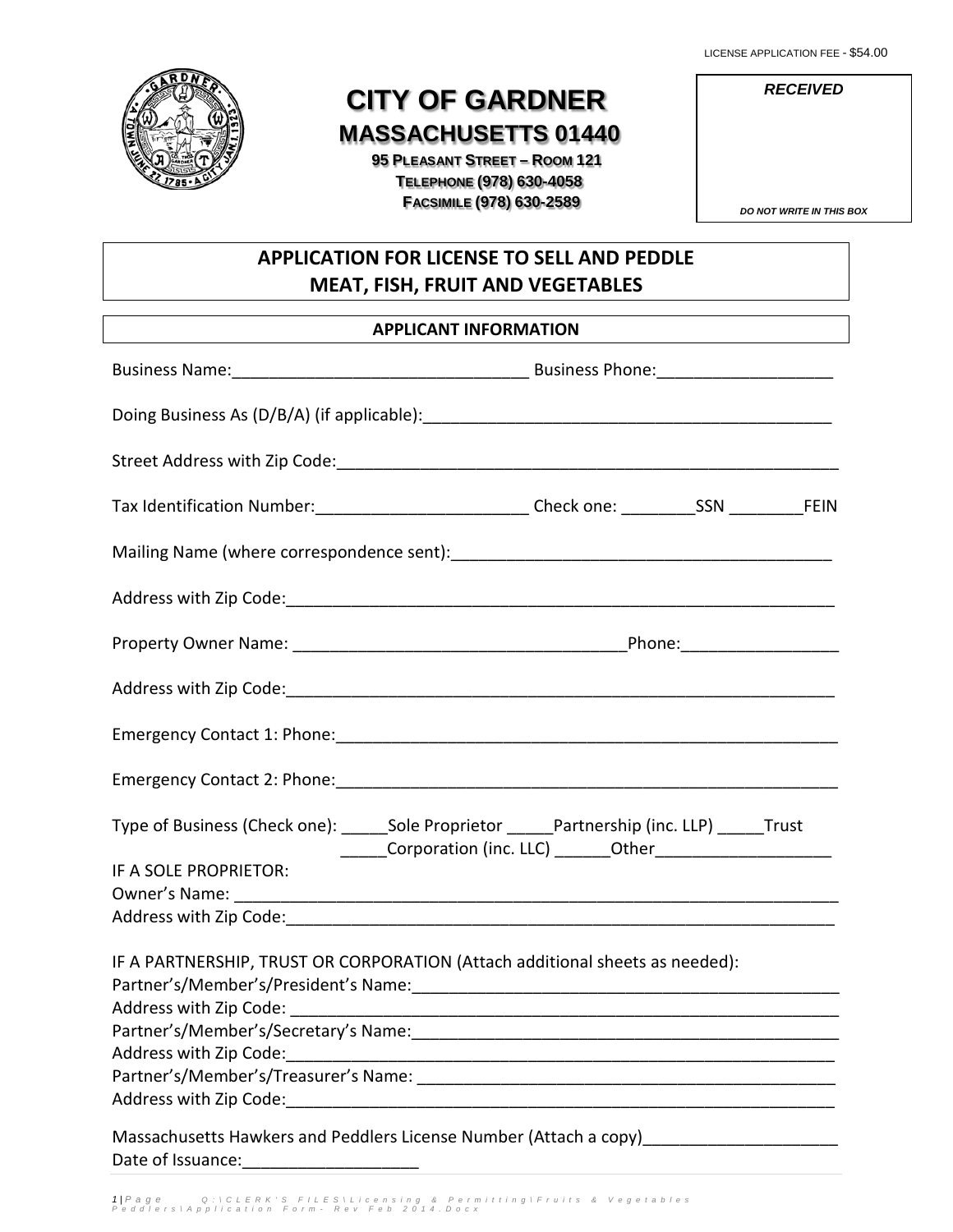Detailed description of the wares to be peddled: \_\_\_\_\_\_\_\_\_\_\_\_\_\_\_\_\_\_\_\_\_\_\_\_\_\_\_\_\_\_\_

Detailed description of the vehicle, cart or display to be used:

Expected areas of operation:

Expected dates and hours of operation:

Attach a list of names and addresses of all employees who will be working under this License.

\_\_\_\_\_\_\_\_\_\_\_\_\_\_\_\_\_\_\_\_\_\_\_\_\_\_\_\_\_\_\_\_\_\_\_\_\_\_\_\_\_\_\_\_\_\_\_\_\_\_\_\_\_\_\_\_\_\_\_\_\_\_\_\_\_\_\_\_\_\_\_\_\_\_\_\_\_\_

\_\_\_\_\_\_\_\_\_\_\_\_\_\_\_\_\_\_\_\_\_\_\_\_\_\_\_\_\_\_\_\_\_\_\_\_\_\_\_\_\_\_\_\_\_\_\_\_\_\_\_\_\_\_\_\_\_\_\_\_\_\_\_\_\_\_\_\_\_\_\_\_\_\_\_\_\_\_ \_\_\_\_\_\_\_\_\_\_\_\_\_\_\_\_\_\_\_\_\_\_\_\_\_\_\_\_\_\_\_\_\_\_\_\_\_\_\_\_\_\_\_\_\_\_\_\_\_\_\_\_\_\_\_\_\_\_\_\_\_\_\_\_\_\_\_\_\_\_\_\_\_\_\_\_\_\_

\_\_\_\_\_\_\_\_\_\_\_\_\_\_\_\_\_\_\_\_\_\_\_\_\_\_\_\_\_\_\_\_\_\_\_\_\_\_\_\_\_\_\_\_\_\_\_\_\_\_\_\_\_\_\_\_\_\_\_\_\_\_\_\_\_\_\_\_\_\_\_\_\_\_\_\_\_\_ \_\_\_\_\_\_\_\_\_\_\_\_\_\_\_\_\_\_\_\_\_\_\_\_\_\_\_\_\_\_\_\_\_\_\_\_\_\_\_\_\_\_\_\_\_\_\_\_\_\_\_\_\_\_\_\_\_\_\_\_\_\_\_\_\_\_\_\_\_\_\_\_\_\_\_\_\_\_

\_\_\_\_\_\_\_\_\_\_\_\_\_\_\_\_\_\_\_\_\_\_\_\_\_\_\_\_\_\_\_\_\_\_\_\_\_\_\_\_\_\_\_\_\_\_\_\_\_\_\_\_\_\_\_\_\_\_\_\_\_\_\_\_\_\_\_\_\_\_\_\_\_\_\_\_\_\_ \_\_\_\_\_\_\_\_\_\_\_\_\_\_\_\_\_\_\_\_\_\_\_\_\_\_\_\_\_\_\_\_\_\_\_\_\_\_\_\_\_\_\_\_\_\_\_\_\_\_\_\_\_\_\_\_\_\_\_\_\_\_\_\_\_\_\_\_\_\_\_\_\_\_\_\_\_\_

Have you or any employees who will be working under this license been cited by the GARDNER Police for illegally vending in the City during the past year?

#### **ACKNOWLEDGEMENT**

I HEREBY STATE THAT ALL INFORMATION PROVIDED ON THIS APPLICATION IS TRUE AND ACCURATE, AND I UNDERSTAND THAT ANY INFORMATION THAT IS FOUND TO BE FALSE OR MISLEADING WILL RESULT IN THE FORFEITURE OF THIS LICENSE, AND THAT I WILL BE REQUIRED TO WAIT ONE YEAR BEFORE SUBMITTING A NEW APPLICATION, AND THAT I MAY BE SUBJECT TO CRIMINAL PROSECUTION PURSUANT TO MGL C.101. I ALSO UNDERSTAND THAT ANY VIOLATION OF THE CITY'S RULES AND REGULATIONS PERTAINING TO TRANSIENT VENDORS, HAWKERS, OR PEDDLERS COULD SUBJECT ME TO ARREST, FINE, AND/OR LOSS OF THIS LICENSE.

**SIGNED UNDER THE PAINS AND PENALTIES OF PERJURY.**

\_\_\_\_\_\_\_\_\_\_\_\_\_\_\_\_\_\_\_\_\_\_\_\_\_\_\_\_\_\_\_\_\_\_\_\_\_\_\_ *DATE SIGNED* \_\_\_\_\_\_\_\_\_\_\_\_\_\_\_\_\_\_\_\_\_\_

*INDIVIDUAL, PARTNER OR AUTHORIZED CORPORATE OFFICER OR APPLICANT*

**THE APPLICANT CERTIFIES THAT ALL STATE TAX RETURNS HAVE BEEN FILED AND ALL STATE AND LOCAL TAXES REQUIRED BY LAW HAVE BEEN PAID AND AGREES TO COMPLY WITH THE TERMS OF ITS LICENSE AND APPLICABLE LAW, AND ALL RULES AND REGULATIONS PROMULGATED THERETO. I FURTHER CERTIFY THAT THE INFORMATION CONTAINED IN THIS APPLICATION IS TRUE AND ACCURATE AND ALSO AUTHORIZE THE LICENSING AUTHORITY OR ITS AGENTS TO CONDUCT WHATEVER INVESTIGATION IS NECESSARY TO VERIFY THE INFORMATION CONTAINED IN THIS APPLICATION.**

**THE FILING OF THIS APPLICATION CONFERS NO RIGHTS ON THE PART OF THE APPLICANT TO UNDERTAKE ANY ACTIVITIES UNTIL THE LICENSE HAS BEEN GRANTED. THE ISSUANCE OF A LICENSE UNDER THIS SECTION OR SECTIONS IS SUBJECT TO THE APPLICANT'S COMPLIANCE WITH ALL OTHER APPLICABLE FEDERAL, STATE OR LOCAL STATUTES, ORDINANCES, BYLAWS, RULES OR REGULATIONS. THE LICENSING AUTHORITY RESERVES THE RIGHT TO REQUEST ANY ADDITIONAL INFORMATION IT REASONABLY DEEMS APPROPRIATE FOR THE PURPOSE OF DETERMINING THE TERMS AND CONDITIONS OF THE LICENSE AND ITS DECISION TO ISSUE A LICENSE. THE PROVISIONS OF G.L. C.152 MAY REQUIRE THE FILING OF A WORKERS' COMPENSATION INSURANCE AFFIDAVIT WITH THIS APPLICATION. FAILURE TO FILE THE AFFIDAVIT, ALONG WITH ANY OTHER REQUIRED INFORMATION AND/OR DOCUMENTATION, SHALL BE SUFFICIENT CAUSE FOR THE DENIAL OF THE LICENSE APPLICATION.**

**LICENSE APPLICATION PROCESSING FEE MUST BE SUBMITTED WITH THIS FORM. MAKE CHECK PAYABLE TO** *CITY OF GARDNER***. MAIL APPLICATION FORM, WORKERS' COMPENSATION AFFIDAVIT AND CHECK TO:** *CITY CLERK, 95 PLEASANT STREET, ROOM 121, GARDNER, MA 01440-2690.*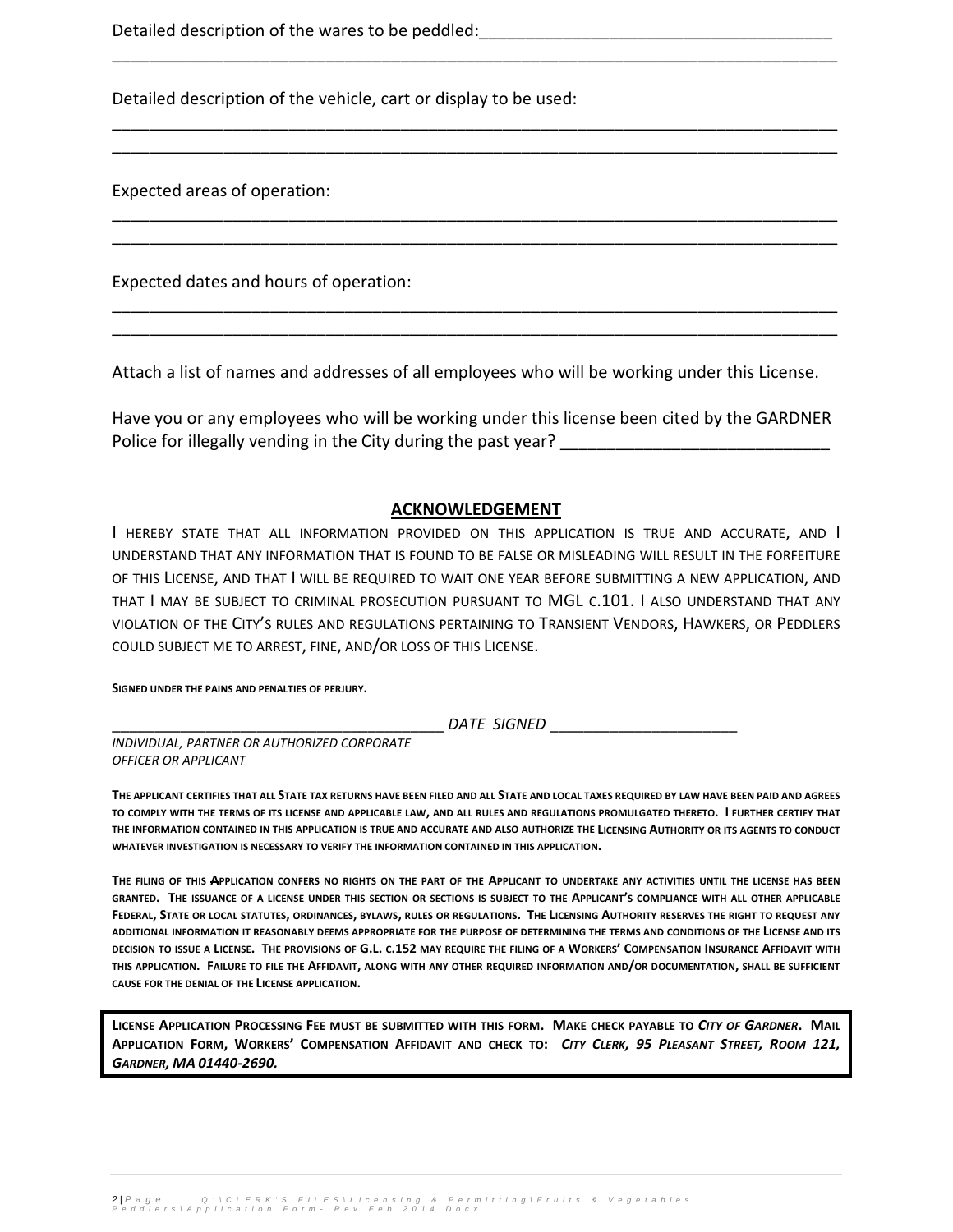## **STATE TAX CERTIFICATION AFFIDAVIT**

| Individual Social Security #      | <b>State Identification Number</b>                                                                        | <b>Federal Identification Number</b> |
|-----------------------------------|-----------------------------------------------------------------------------------------------------------|--------------------------------------|
|                                   |                                                                                                           |                                      |
|                                   |                                                                                                           |                                      |
|                                   |                                                                                                           |                                      |
|                                   |                                                                                                           |                                      |
|                                   |                                                                                                           |                                      |
| State whether the applicant is a: |                                                                                                           |                                      |
| Corporation                       |                                                                                                           |                                      |
|                                   |                                                                                                           |                                      |
|                                   |                                                                                                           |                                      |
|                                   |                                                                                                           |                                      |
|                                   |                                                                                                           |                                      |
|                                   |                                                                                                           |                                      |
|                                   | You must complete the following certifications and have the signature(s) notarized on the lines below. An |                                      |

You must complete the following certifications and have the signature(s) notarized on the lines below. Any certification that does not apply to you, write N/A in the blanks provided. Each section must be signed by an authorized agent of the entity and the FORM MUST BE NOTARIZED.

#### **FEDERAL TAX CERTIFICATION AFFIDAVIT**

|                    | certify under the pains and penalties of perjury that                           | to my best knowledge and |
|--------------------|---------------------------------------------------------------------------------|--------------------------|
| (authorized agent) |                                                                                 | (applicant)              |
|                    | belief, has/have complied with all United States Federal taxes required by law. |                          |

Applicant Authorized Person's Signature

#### COMMONWEALTH OF MASSACHUSETTS WORCESTER COUNTY

 $\text{Date:}$ 

On this \_\_\_\_\_ day of \_\_\_\_\_\_\_\_\_\_\_\_\_\_\_, 20\_\_\_, before me, the undersigned notary public, personally

appeared \_\_\_\_\_\_\_\_\_\_\_\_\_\_\_\_\_\_\_\_\_\_\_\_\_\_\_\_\_\_\_\_\_\_\_\_\_\_\_\_\_\_\_\_\_\_\_\_, proved to me through satisfactory

evidence of identification, which was \_\_\_\_\_\_\_\_\_\_\_\_\_\_\_\_\_\_\_\_\_\_\_\_\_\_\_\_\_\_\_\_\_\_, to be the person(s)

whose name is signed on the preceding and acknowledged to me that he/she signed it voluntarily for its

stated purpose.

Signature of Notary Public

(SEAL)

\_\_\_\_\_\_\_\_\_\_\_\_\_\_\_\_\_\_\_\_\_\_\_\_\_\_\_\_\_\_\_\_\_\_\_\_\_\_ Commission Expires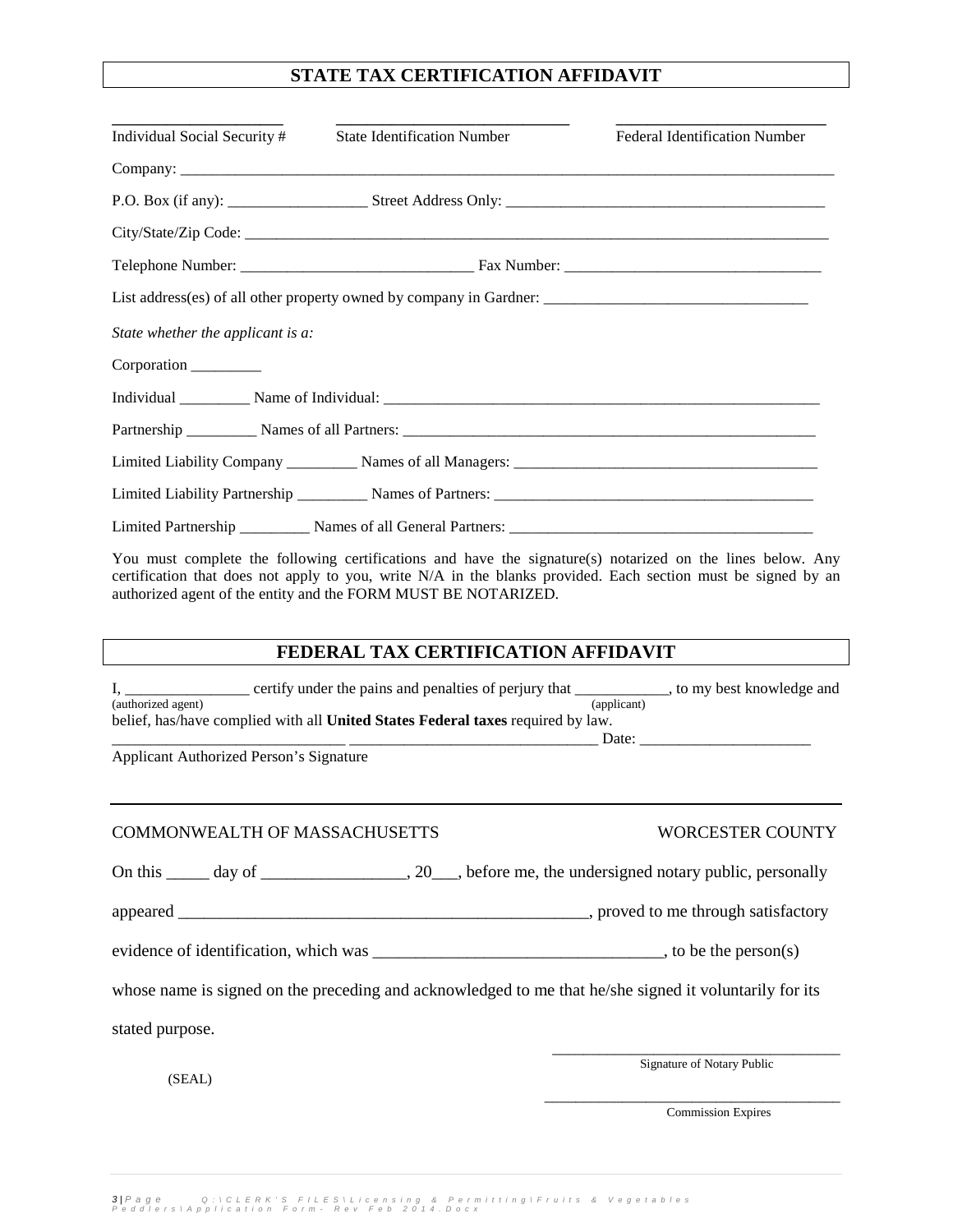

95 Pleasant Street, Gardner, MA 01440 (978) 630-4016

# PERMIT/APPLICATION GOOD STANDING CERTIFICATION

License/Permit Applicant Name:

Address:

License/Permit for which you are applying:

*Applicants for Building Permits, Site Plan Review, Special Permits, Variances, Conservation Permits, and Water or Sewer Connection Permits must include the following information:*

Property Owner Name:

Property Address:

For City of Gardner Use Only:

 The above named applicant and/or property owner *is* in good standing with all municipal taxes, assessments, betterments, and other municipal fees and/or fines.

> \_\_\_\_\_\_\_\_\_\_\_\_\_\_\_\_\_\_\_\_\_\_\_\_\_\_\_\_\_\_\_\_\_\_\_\_\_\_\_\_ City Collector

> \_\_\_\_\_\_\_\_\_\_\_\_\_\_\_\_\_\_\_\_\_\_\_\_\_\_\_\_\_\_\_\_\_\_\_\_\_\_\_\_ Health Department/Liquor License Commission

> \_\_\_\_\_\_\_\_\_\_\_\_\_\_\_\_\_\_\_\_\_\_\_\_\_\_\_\_\_\_\_\_\_\_\_\_\_\_\_\_ Civil Enforcement Officer

 $\Box$  The above named applicant and/or property owner has entered into a payment plan with the City for all past due municipal taxes, assessments, betterments, and other municipal fees. A copy of said payment plan is attached.

> \_\_\_\_\_\_\_\_\_\_\_\_\_\_\_\_\_\_\_\_\_\_\_\_\_\_\_\_\_\_\_\_\_\_\_\_\_\_\_\_ City Collector

 $\Box$  The above named applicant and/or property owner *is not* in good standing with all municipal taxes, assessments, betterments, and other municipal fees.

> \_\_\_\_\_\_\_\_\_\_\_\_\_\_\_\_\_\_\_\_\_\_\_\_\_\_\_\_\_\_\_\_\_\_\_\_\_\_\_\_ City Collector

> \_\_\_\_\_\_\_\_\_\_\_\_\_\_\_\_\_\_\_\_\_\_\_\_\_\_\_\_\_\_\_\_\_\_\_\_\_\_\_\_ Health Department/Liquor License Commission

> \_\_\_\_\_\_\_\_\_\_\_\_\_\_\_\_\_\_\_\_\_\_\_\_\_\_\_\_\_\_\_\_\_\_\_\_\_\_\_\_ Civil Enforcement Officer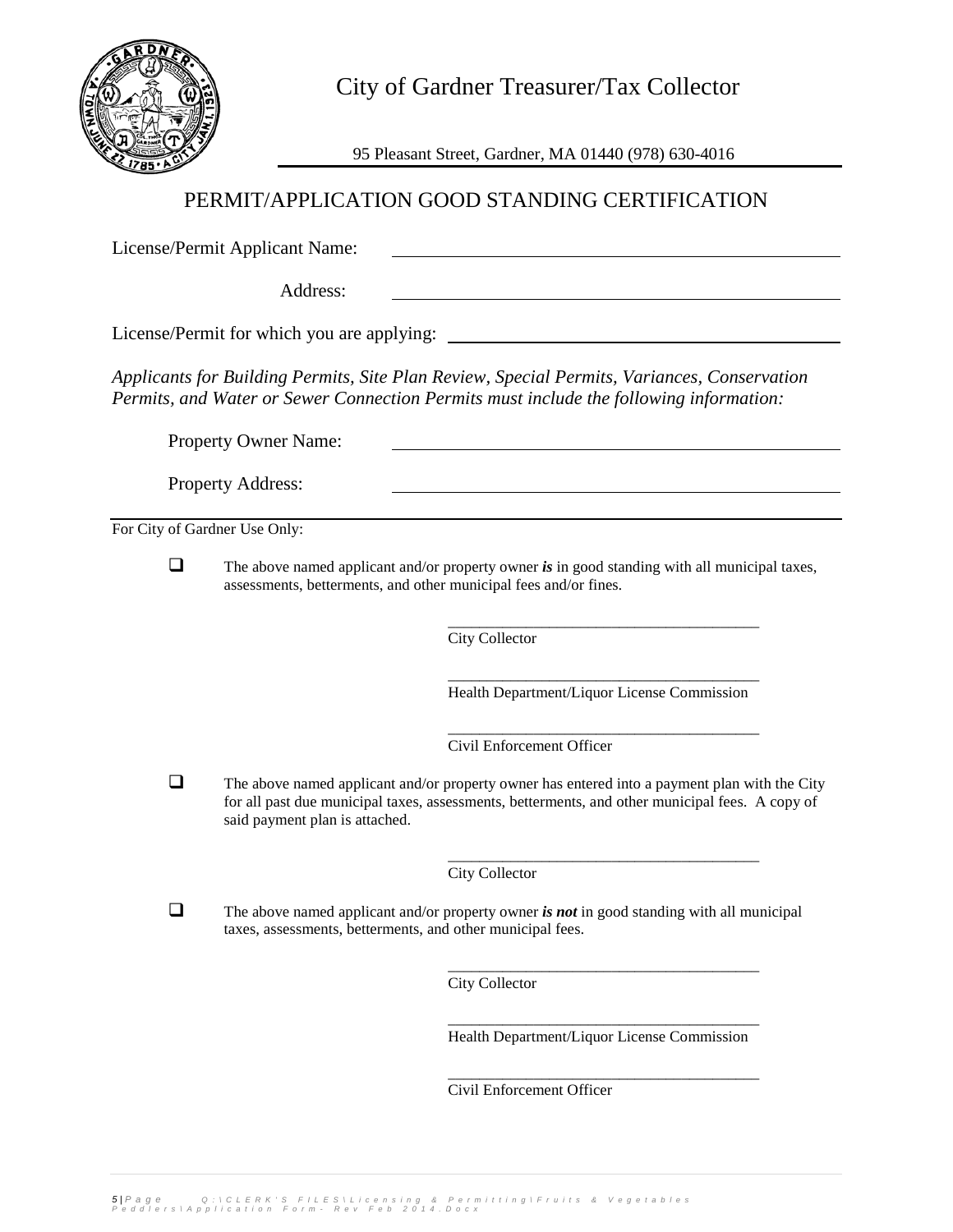|                                                                                                                                                                                                                                                                                                                                                                                                                                                                                                                                                                                                                                                                                                                                                                                                                                                                                                                                                                                                                                                                                                                                                                                                                                                                                                                                                                                                                                                                                                                                                                                                                                                                                                                                                                                             | <b>Department of Industrial Accidents</b><br>1 Congress Street, Suite 100                                                                  |
|---------------------------------------------------------------------------------------------------------------------------------------------------------------------------------------------------------------------------------------------------------------------------------------------------------------------------------------------------------------------------------------------------------------------------------------------------------------------------------------------------------------------------------------------------------------------------------------------------------------------------------------------------------------------------------------------------------------------------------------------------------------------------------------------------------------------------------------------------------------------------------------------------------------------------------------------------------------------------------------------------------------------------------------------------------------------------------------------------------------------------------------------------------------------------------------------------------------------------------------------------------------------------------------------------------------------------------------------------------------------------------------------------------------------------------------------------------------------------------------------------------------------------------------------------------------------------------------------------------------------------------------------------------------------------------------------------------------------------------------------------------------------------------------------|--------------------------------------------------------------------------------------------------------------------------------------------|
|                                                                                                                                                                                                                                                                                                                                                                                                                                                                                                                                                                                                                                                                                                                                                                                                                                                                                                                                                                                                                                                                                                                                                                                                                                                                                                                                                                                                                                                                                                                                                                                                                                                                                                                                                                                             | <b>Boston, MA 02114-2017</b>                                                                                                               |
|                                                                                                                                                                                                                                                                                                                                                                                                                                                                                                                                                                                                                                                                                                                                                                                                                                                                                                                                                                                                                                                                                                                                                                                                                                                                                                                                                                                                                                                                                                                                                                                                                                                                                                                                                                                             | www.mass.gov/dia                                                                                                                           |
|                                                                                                                                                                                                                                                                                                                                                                                                                                                                                                                                                                                                                                                                                                                                                                                                                                                                                                                                                                                                                                                                                                                                                                                                                                                                                                                                                                                                                                                                                                                                                                                                                                                                                                                                                                                             | Workers' Compensation Insurance Affidavit: General Businesses.                                                                             |
| <b>Applicant Information</b>                                                                                                                                                                                                                                                                                                                                                                                                                                                                                                                                                                                                                                                                                                                                                                                                                                                                                                                                                                                                                                                                                                                                                                                                                                                                                                                                                                                                                                                                                                                                                                                                                                                                                                                                                                | TO BE FILED WITH THE PERMITTING AUTHORITY.<br><b>Please Print Legibly</b><br>At the anticol state horizontal displacement in state funding |
|                                                                                                                                                                                                                                                                                                                                                                                                                                                                                                                                                                                                                                                                                                                                                                                                                                                                                                                                                                                                                                                                                                                                                                                                                                                                                                                                                                                                                                                                                                                                                                                                                                                                                                                                                                                             |                                                                                                                                            |
| <b>Business/Organization Name:</b> Name:                                                                                                                                                                                                                                                                                                                                                                                                                                                                                                                                                                                                                                                                                                                                                                                                                                                                                                                                                                                                                                                                                                                                                                                                                                                                                                                                                                                                                                                                                                                                                                                                                                                                                                                                                    |                                                                                                                                            |
| Address:                                                                                                                                                                                                                                                                                                                                                                                                                                                                                                                                                                                                                                                                                                                                                                                                                                                                                                                                                                                                                                                                                                                                                                                                                                                                                                                                                                                                                                                                                                                                                                                                                                                                                                                                                                                    |                                                                                                                                            |
| City/State/Zip: New York and March 1982 and Phone #: 1983 and 2009 and 2009 and 2009                                                                                                                                                                                                                                                                                                                                                                                                                                                                                                                                                                                                                                                                                                                                                                                                                                                                                                                                                                                                                                                                                                                                                                                                                                                                                                                                                                                                                                                                                                                                                                                                                                                                                                        |                                                                                                                                            |
| Are you an employer? Check the appropriate box:                                                                                                                                                                                                                                                                                                                                                                                                                                                                                                                                                                                                                                                                                                                                                                                                                                                                                                                                                                                                                                                                                                                                                                                                                                                                                                                                                                                                                                                                                                                                                                                                                                                                                                                                             | <b>Business Type (required):</b>                                                                                                           |
| I am a employer with employees (full and/                                                                                                                                                                                                                                                                                                                                                                                                                                                                                                                                                                                                                                                                                                                                                                                                                                                                                                                                                                                                                                                                                                                                                                                                                                                                                                                                                                                                                                                                                                                                                                                                                                                                                                                                                   | 5. Retail                                                                                                                                  |
| or part-time).*                                                                                                                                                                                                                                                                                                                                                                                                                                                                                                                                                                                                                                                                                                                                                                                                                                                                                                                                                                                                                                                                                                                                                                                                                                                                                                                                                                                                                                                                                                                                                                                                                                                                                                                                                                             | Restaurant/Bar/Eating Establishment<br>6.                                                                                                  |
| I am a sole proprietor or partnership and have no<br>$2.1 \perp$                                                                                                                                                                                                                                                                                                                                                                                                                                                                                                                                                                                                                                                                                                                                                                                                                                                                                                                                                                                                                                                                                                                                                                                                                                                                                                                                                                                                                                                                                                                                                                                                                                                                                                                            | Office and/or Sales (incl. real estate, auto, etc.)<br>7.                                                                                  |
| employees working for me in any capacity.<br>[No workers' comp. insurance required]                                                                                                                                                                                                                                                                                                                                                                                                                                                                                                                                                                                                                                                                                                                                                                                                                                                                                                                                                                                                                                                                                                                                                                                                                                                                                                                                                                                                                                                                                                                                                                                                                                                                                                         | Non-profit<br>8.                                                                                                                           |
| We are a corporation and its officers have exercised<br>$3.1 \perp$                                                                                                                                                                                                                                                                                                                                                                                                                                                                                                                                                                                                                                                                                                                                                                                                                                                                                                                                                                                                                                                                                                                                                                                                                                                                                                                                                                                                                                                                                                                                                                                                                                                                                                                         | Entertainment<br>9.                                                                                                                        |
| their right of exemption per c. 152, $\S1(4)$ , and we have                                                                                                                                                                                                                                                                                                                                                                                                                                                                                                                                                                                                                                                                                                                                                                                                                                                                                                                                                                                                                                                                                                                                                                                                                                                                                                                                                                                                                                                                                                                                                                                                                                                                                                                                 | 10. Manufacturing                                                                                                                          |
| no employees. [No workers' comp. insurance required]**                                                                                                                                                                                                                                                                                                                                                                                                                                                                                                                                                                                                                                                                                                                                                                                                                                                                                                                                                                                                                                                                                                                                                                                                                                                                                                                                                                                                                                                                                                                                                                                                                                                                                                                                      | 11. Health Care                                                                                                                            |
| We are a non-profit organization, staffed by volunteers,<br>with no employees. [No workers' comp. insurance req.]                                                                                                                                                                                                                                                                                                                                                                                                                                                                                                                                                                                                                                                                                                                                                                                                                                                                                                                                                                                                                                                                                                                                                                                                                                                                                                                                                                                                                                                                                                                                                                                                                                                                           |                                                                                                                                            |
|                                                                                                                                                                                                                                                                                                                                                                                                                                                                                                                                                                                                                                                                                                                                                                                                                                                                                                                                                                                                                                                                                                                                                                                                                                                                                                                                                                                                                                                                                                                                                                                                                                                                                                                                                                                             |                                                                                                                                            |
|                                                                                                                                                                                                                                                                                                                                                                                                                                                                                                                                                                                                                                                                                                                                                                                                                                                                                                                                                                                                                                                                                                                                                                                                                                                                                                                                                                                                                                                                                                                                                                                                                                                                                                                                                                                             | 12. Other                                                                                                                                  |
|                                                                                                                                                                                                                                                                                                                                                                                                                                                                                                                                                                                                                                                                                                                                                                                                                                                                                                                                                                                                                                                                                                                                                                                                                                                                                                                                                                                                                                                                                                                                                                                                                                                                                                                                                                                             |                                                                                                                                            |
|                                                                                                                                                                                                                                                                                                                                                                                                                                                                                                                                                                                                                                                                                                                                                                                                                                                                                                                                                                                                                                                                                                                                                                                                                                                                                                                                                                                                                                                                                                                                                                                                                                                                                                                                                                                             |                                                                                                                                            |
|                                                                                                                                                                                                                                                                                                                                                                                                                                                                                                                                                                                                                                                                                                                                                                                                                                                                                                                                                                                                                                                                                                                                                                                                                                                                                                                                                                                                                                                                                                                                                                                                                                                                                                                                                                                             |                                                                                                                                            |
|                                                                                                                                                                                                                                                                                                                                                                                                                                                                                                                                                                                                                                                                                                                                                                                                                                                                                                                                                                                                                                                                                                                                                                                                                                                                                                                                                                                                                                                                                                                                                                                                                                                                                                                                                                                             |                                                                                                                                            |
|                                                                                                                                                                                                                                                                                                                                                                                                                                                                                                                                                                                                                                                                                                                                                                                                                                                                                                                                                                                                                                                                                                                                                                                                                                                                                                                                                                                                                                                                                                                                                                                                                                                                                                                                                                                             |                                                                                                                                            |
|                                                                                                                                                                                                                                                                                                                                                                                                                                                                                                                                                                                                                                                                                                                                                                                                                                                                                                                                                                                                                                                                                                                                                                                                                                                                                                                                                                                                                                                                                                                                                                                                                                                                                                                                                                                             |                                                                                                                                            |
| $m_{\rm Pl}$ is because and be a set of $m_{\rm Pl}$ , and $m_{\rm Pl}$ , while                                                                                                                                                                                                                                                                                                                                                                                                                                                                                                                                                                                                                                                                                                                                                                                                                                                                                                                                                                                                                                                                                                                                                                                                                                                                                                                                                                                                                                                                                                                                                                                                                                                                                                             |                                                                                                                                            |
|                                                                                                                                                                                                                                                                                                                                                                                                                                                                                                                                                                                                                                                                                                                                                                                                                                                                                                                                                                                                                                                                                                                                                                                                                                                                                                                                                                                                                                                                                                                                                                                                                                                                                                                                                                                             | Expiration Date:                                                                                                                           |
|                                                                                                                                                                                                                                                                                                                                                                                                                                                                                                                                                                                                                                                                                                                                                                                                                                                                                                                                                                                                                                                                                                                                                                                                                                                                                                                                                                                                                                                                                                                                                                                                                                                                                                                                                                                             |                                                                                                                                            |
|                                                                                                                                                                                                                                                                                                                                                                                                                                                                                                                                                                                                                                                                                                                                                                                                                                                                                                                                                                                                                                                                                                                                                                                                                                                                                                                                                                                                                                                                                                                                                                                                                                                                                                                                                                                             |                                                                                                                                            |
|                                                                                                                                                                                                                                                                                                                                                                                                                                                                                                                                                                                                                                                                                                                                                                                                                                                                                                                                                                                                                                                                                                                                                                                                                                                                                                                                                                                                                                                                                                                                                                                                                                                                                                                                                                                             |                                                                                                                                            |
|                                                                                                                                                                                                                                                                                                                                                                                                                                                                                                                                                                                                                                                                                                                                                                                                                                                                                                                                                                                                                                                                                                                                                                                                                                                                                                                                                                                                                                                                                                                                                                                                                                                                                                                                                                                             |                                                                                                                                            |
|                                                                                                                                                                                                                                                                                                                                                                                                                                                                                                                                                                                                                                                                                                                                                                                                                                                                                                                                                                                                                                                                                                                                                                                                                                                                                                                                                                                                                                                                                                                                                                                                                                                                                                                                                                                             | fine up to \$1,500.00 and/or one-year imprisonment, as well as civil penalties in the form of a STOP WORK ORDER and a fine                 |
|                                                                                                                                                                                                                                                                                                                                                                                                                                                                                                                                                                                                                                                                                                                                                                                                                                                                                                                                                                                                                                                                                                                                                                                                                                                                                                                                                                                                                                                                                                                                                                                                                                                                                                                                                                                             | Date:                                                                                                                                      |
|                                                                                                                                                                                                                                                                                                                                                                                                                                                                                                                                                                                                                                                                                                                                                                                                                                                                                                                                                                                                                                                                                                                                                                                                                                                                                                                                                                                                                                                                                                                                                                                                                                                                                                                                                                                             |                                                                                                                                            |
| Official use only. Do not write in this area, to be completed by city or town official.                                                                                                                                                                                                                                                                                                                                                                                                                                                                                                                                                                                                                                                                                                                                                                                                                                                                                                                                                                                                                                                                                                                                                                                                                                                                                                                                                                                                                                                                                                                                                                                                                                                                                                     |                                                                                                                                            |
|                                                                                                                                                                                                                                                                                                                                                                                                                                                                                                                                                                                                                                                                                                                                                                                                                                                                                                                                                                                                                                                                                                                                                                                                                                                                                                                                                                                                                                                                                                                                                                                                                                                                                                                                                                                             |                                                                                                                                            |
| <b>Issuing Authority (circle one):</b>                                                                                                                                                                                                                                                                                                                                                                                                                                                                                                                                                                                                                                                                                                                                                                                                                                                                                                                                                                                                                                                                                                                                                                                                                                                                                                                                                                                                                                                                                                                                                                                                                                                                                                                                                      |                                                                                                                                            |
| *Any applicant that checks box #1 must also fill out the section below showing their workers' compensation policy information.<br>**If the corporate officers have exempted themselves, but the corporation has other employees, a workers' compensation policy is required and such an<br>organization should check box #1.<br>I am an employer that is providing workers' compensation insurance for my employees. Below is the policy information.<br>Insurance Company Name: Name: 1986 and 2008. The Company Name: 1986. The Company Name: 1987. The Company Name: 1987. The Company Name: 1987. The Company Name: 1988. The Company Name: 1988. The Company Name: 1988. The Compa<br>Insurer's Address: National Communication of the Communication of the Communication of the Communication of the Communication of the Communication of the Communication of the Communication of the Communication of the Commu<br>City/State/Zip:<br>Policy # or Self-ins. Lic. $#$<br>Attach a copy of the workers' compensation policy declaration page (showing the policy number and expiration date).<br>Failure to secure coverage as required under Section 25A of MGL c. 152 can lead to the imposition of criminal penalties of a<br>of up to \$250.00 a day against the violator. Be advised that a copy of this statement may be forwarded to the Office of<br>Investigations of the DIA for insurance coverage verification.<br>I do hereby certify, under the pains and penalties of perjury that the information provided above is true and correct.<br>Signature: 100 million and 100 million and 100 million and 100 million and 100 million<br>Phone $#$ :<br>1. Board of Health 2. Building Department 3. City/Town Clerk 4. Licensing Board 5. Selectmen's Office<br>6. Other |                                                                                                                                            |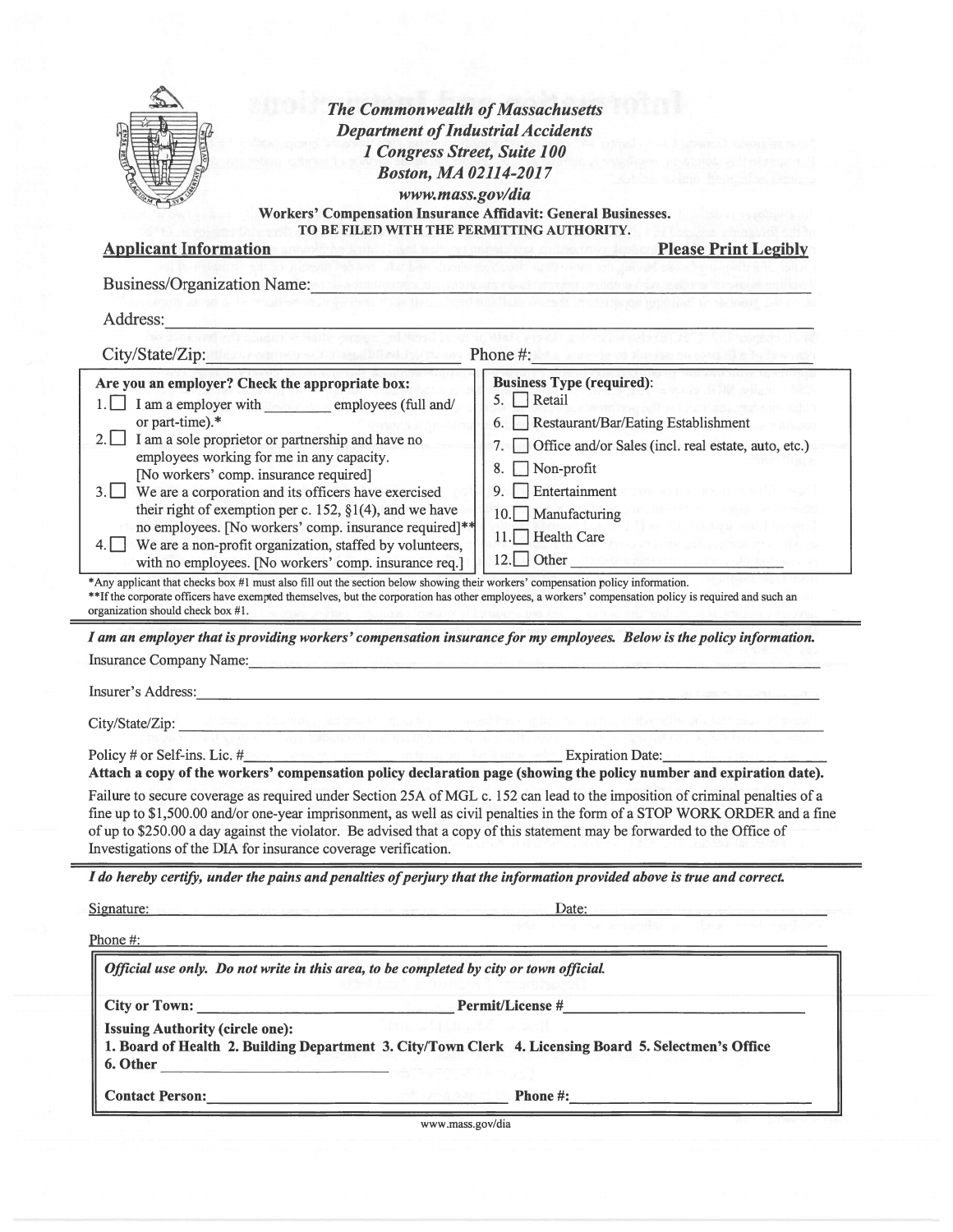# **Information and Instructions**

Massachusetts General Laws chapter 152 requires all employers to provide workers' compensation for their employees. Pursuant to this statute, an *employee* is defined as "...every person in the service of another under any contract of hire, express or implied, oral or written."

An employer is defined as "an individual, partnership, association, corporation or other legal entity, or any two or more of the foregoing engaged in a joint enterprise, and including the legal representatives of a deceased employer, or the receiver or trustee of an individual, partnership, association or other legal entity, employing employees. However, the owner of a dwelling house having not more than three apartments and who resides therein, or the occupant of the dwelling house of another who employs persons to do maintenance, construction or repair work on such dwelling house or on the grounds or building appurtenant thereto shall not because of such employment be deemed to be an employer."

MGL chapter 152, §25C(6) also states that "every state or local licensing agency shall withhold the issuance or renewal of a license or permit to operate a business or to construct buildings in the commonwealth for any applicant who has not produced acceptable evidence of compliance with the insurance coverage required." Additionally, MGL chapter 152, §25C(7) states "Neither the commonwealth nor any of its political subdivisions shall enter into any contract for the performance of public work until acceptable evidence of compliance with the insurance requirements of this chapter have been presented to the contracting authority."

#### **Applicants**

Please fill out the workers' compensation affidavit completely, by checking the boxes that apply to your situation and, if necessary, supply your insurance company's name, address and phone number along with a certificate of insurance. Limited Liability Companies (LLC) or Limited Liability Partnerships (LLP) with no employees other than the members or partners, are not required to carry workers' compensation insurance. If an LLC or LLP does have employees, a policy is required. Be advised that this affidavit may be submitted to the Department of Industrial Accidents for confirmation of insurance coverage. Also be sure to sign and date the affidavit. The affidavit should be returned to the city or town that the application for the permit or license is being requested, not the Department of Industrial Accidents. Should you have any questions regarding the law or if you are required to obtain a workers' compensation policy, please call the Department at the number listed below. Self-insured companies should enter their self-insurance license number on the appropriate line.

#### **City or Town Officials**

Please be sure that the affidavit is complete and printed legibly. The Department has provided a space at the bottom of the affidavit for you to fill out in the event the Office of Investigations has to contact you regarding the applicant. Please be sure to fill in the permit/license number which will be used as a reference number. In addition, an applicant that must submit multiple permit/license applications in any given year, need only submit one affidavit indicating current policy information (if necessary). A copy of the affidavit that has been officially stamped or marked by the city or town may be provided to the applicant as proof that a valid affidavit is on file for future permits or licenses. A new affidavit must be filled out each year. Where a home owner or citizen is obtaining a license or permit not related to any business or commercial venture (i.e. a dog license or permit to burn leaves etc.) said person is NOT required to complete this affidavit.

The Department's address, telephone and fax number:

The Commonwealth of Massachusetts **Department of Industrial Accidents** 1 Congress Street Boston, MA 02114-2017 Tel. # 617-727-4900 ext. 7406 or 1-877-MASSAFE Fax # 617-727-7749 www.mass.gov/dia

Form Revised 02-23-15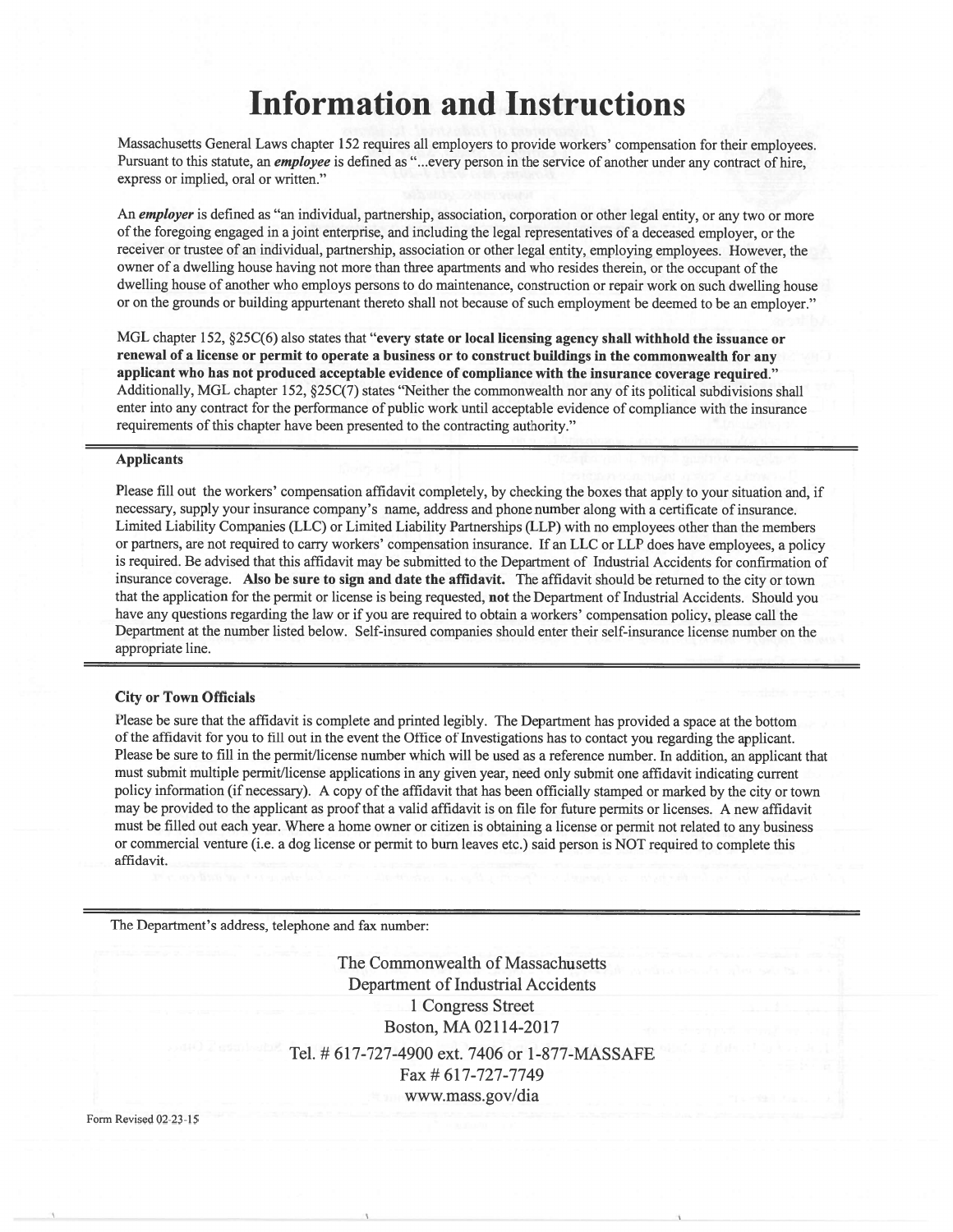## **Chapter 428**

## **HAWKERS AND PEDDLERS**

## **ARTICLE I General Regulations**

§ 428-1. Sale of meat, fish, fruit or vegetables.

§ 428-2. Violations and penalties.

**ARTICLE II Scope of Operation** 

§ 428-3. Operation on Sunday and holidays prohibited; location restricted.

- § 428-4. Operation near schools, playgrounds and parks restricted.
- § 428-5. Examination by police.
- § 428-6. Violations and penalties.

[HISTORY: Adopted by the City Council of the City of Gardner as indicated in article histories. Amendments noted where applicable.]

#### **GENERAL REFERENCES**

Junk dealers and dealers in secondhand articles - See Ch. 450.

Yard sales - See Ch. 664.

### **ARTICLE I General Regulations** [Adopted 3-18-1911 as Arts. XXVI and XXIX of the General Bylaws; amended in its entirety 11-18-2013 by Ord. No. 1563]

#### § 428-1. Sale of meat, fish, fruit or vegetables.

No person, except one duly licensed therefor by the Director of Standards of the commonwealth, shall go from place to place in this City selling or bartering, or carrying or exposing for sale or barter, any meats, fish, fruit or vegetables, in or from any cart, wagon or other vehicle, or in any other manner, without a license therefor from the City Council; provided, however that this section shall not apply to any person who sells only fruit and vegetables raised or produced by himself or by his family or fish which is obtained by his own labor or labor of his family. Said license, unless sooner revoked by the City Council, shall expire one year from the date of issue, and each person so licensed shall pay therefor a fee as established in Article II of Chapter 390, Fees, of this Code.

#### § 428-2. Violations and penalties.

Whoever violates any of the provisions of this article shall be punished by a fine not exceeding \$20 for each offense.